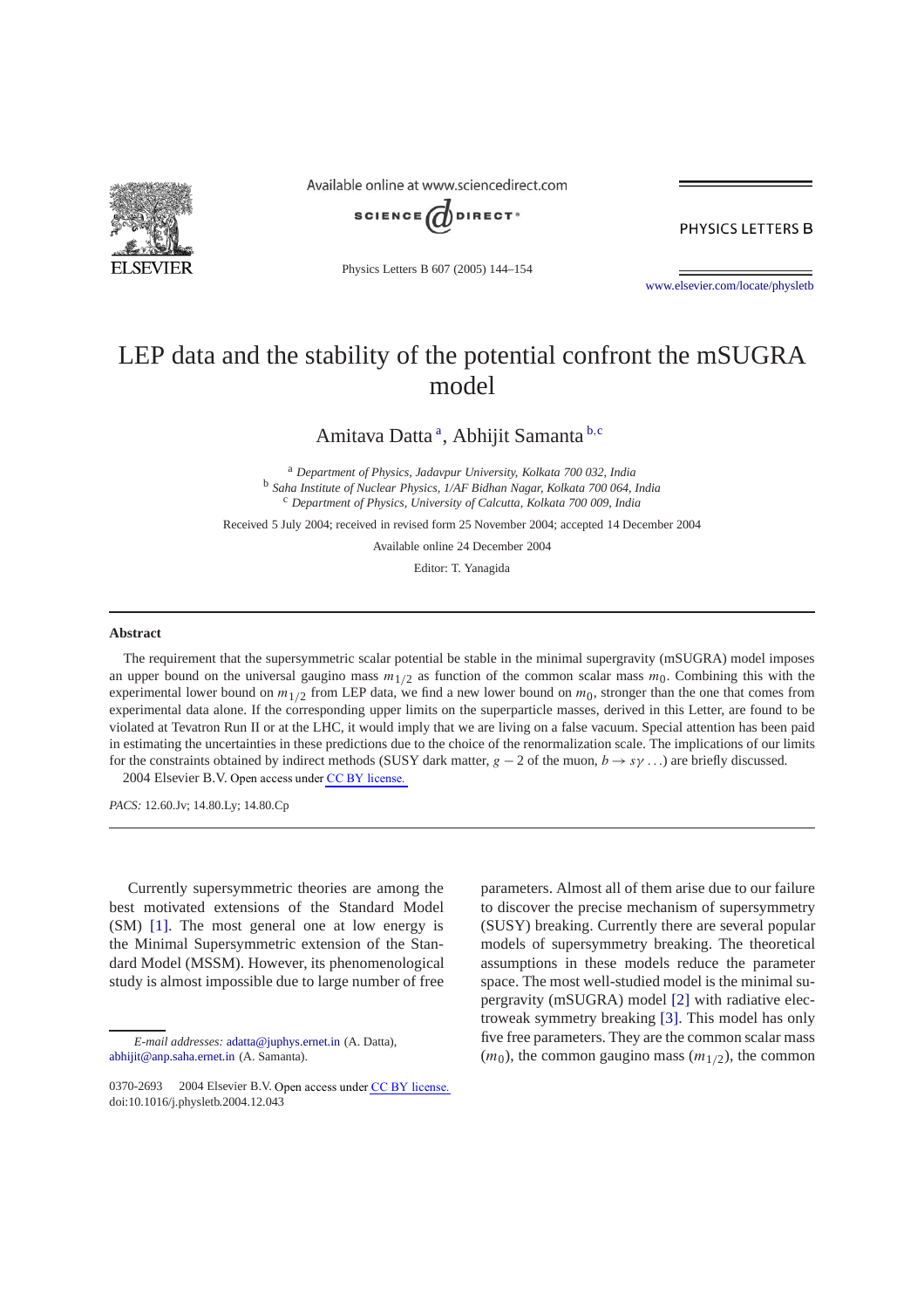<span id="page-1-0"></span>trilinear coupling  $(A_0)$ , the ratio of vacuum expectation values of two Higgs field (tan  $\beta$ ) and the sign of  $\mu$ , the higgsino mass parameter.

The mSUGRA model has been confronted with the data from LEP as well as from Run I of the Tevatron collider. Such efforts have resulted in some useful lower bounds on these parameters most notably on  $m_0$ and  $m_{1/2}$  [\[4–7\].](#page-9-0) In this Letter we shall be concerned mainly with the limits obtained by the ALEPH Collaboration on the mSUGRA parameter space [\[4\].](#page-9-0) The results obtained by the other LEP groups are similar but some of them do not strictly follow the mSUGRA scenario.

Unfortunately mSUGRA does not predict quantitative upper bounds on these parameters, which could make this model falsifiable in the near future. Of course there are upper bounds based on naturalness arguments [\[8\].](#page-10-0) These bounds, however, crucially depends on the value of the fine tuning parameter which, though intuitively appealing, is rather difficult to quantify.

It is, therefore, rather tempting to reexamine the constraints obtained from the stability of the super-symmetric scalar potential [\[9–11\].](#page-10-0) It has been demonstrated in the past that these constraints leads to upper bounds on  $m_{1/2}$  as a function of  $m_0$  [\[10,11\].](#page-10-0) Useful constraints also emerge within the framework of anomally mediated supersymmetry breaking and other models [\[12\].](#page-10-0)

Admittedly these bounds can be evaded by assuming that we live in a false vacuum with a life time larger than the age of the universe [\[13\].](#page-10-0) Yet such bounds are important. If they are found to be violated after the discovery of SUSY be it at Tevatron Run II or at the LHC, it must be accepted within the mSGRA scenario that the universe is indeed built on a false vacuum.

The unbounded from below (UFB) [\[10\]](#page-10-0) constraint imposes an upper limit on  $m_{1/2}$  (denoted by  $m_{1/2}^{\text{max}}$ ) as function of  $m_0$  (to be explained below). Combining this with the experimental lower bound denoted by  $m_{1/2}^{\text{min}}$  from LEP data [\[4\],](#page-9-0) we find a strong lower bound on  $m_0$  (denoted by  $m_0^{\text{min}}$ ) stronger than the one that comes from experimental data alone. This can be translated into a stronger lower bound on slepton mass. Using the lower bound (from experimental data) and upper bound (from the UFB bound) on  $m_{1/2}$  for a given  $m_0$  we derive upper and lower bounds on various super particle masses for fixed slepton masses. This prediction can be tested in the next round of experiments.

To make this Letter self contained, we briefly discuss the most important, model independent unbounded from below-3 (UFB3) constraint obtained by considering a certain direction in the field space [\[10\].](#page-10-0) The scalar potential in this direction is given by

$$
V_{\text{UFB3}} = [m_{H_u}^2 + m_{L_i}^2] |H_u|^2
$$
  
+ 
$$
\frac{|\mu|}{\lambda_{E_j}} [m_{L_j}^2 + m_{E_j}^2 + m_{L_i}^2] |H_u|
$$
  
- 
$$
\frac{2m_{L_i}^4}{g'^2 + g^2},
$$
 (1)

where  $g'$  and  $g$  are normalized gauge couplings of  $U(1)$  and  $SU(2)$ , respectively,  $H_u$  and  $H_d$  are the neutral components of the two Higgs doublets, *Li* and  $E_j$  are the scalar partners of the leptons belonging to the  $SU(2)_L$  doublet and singlet, respectively,  $\lambda_E$  is a Yukawa coupling and *i, j* are generation indices. Here  $i \neq j$ .

Note that we could substitute squarks for sleptons in Eq. (1), in which case  $i = j$  is allowed. The constraints on the parameter space arise from the requirement

$$
V_{\text{UFB3}}(Q = \hat{Q}) > V_0^{\min}(Q = M_S),\tag{2}
$$

where  $V_0^{\text{min}}$  is the electroweak symmetry breaking minimum of the scalar potential evaluated at the SUSY breaking scale  $Q = M<sub>S</sub>$  and the scale  $\hat{Q}$  is chosen to be *Q*ˆ ∼ Max*(g*2|*Ej* |*, g*2|*Hu*|*, λ*top|*Hu*|*, g*2|*Li*|*,MS)* ∼  $M(\phi)$ <sup>max</sup>, where  $M(\phi)$ <sup>max</sup> is the largest eigenvalue of the field dependent mass matrices. The VEVs  $|E_i|$  and  $|L_i|$  are determined by  $H_u$  and some model parameters. The relevant equations can be found in [\[10\].](#page-10-0) The UFB3 potential in Eq. (1) is derived from the tree level scalar potential. It is well known that loop corrections to the potential may have important effects (e.g., the predictions from the one loop corrected potential has a reasonably mild scale dependence) [\[14\].](#page-10-0) The above choice of  $\ddot{Q}$  is designed to minimize the magnitude of the loop corrections to the potential which are of the form  $\sim M^4(\phi) \ln \frac{M(\phi)^2}{\hat{Q}^2}$ . At this scale, therefore, the tree level potential by itself gives fairly reliable results [\[10,14\].](#page-10-0) The price that one has to pay for this simplification is a slight complication in the choice of the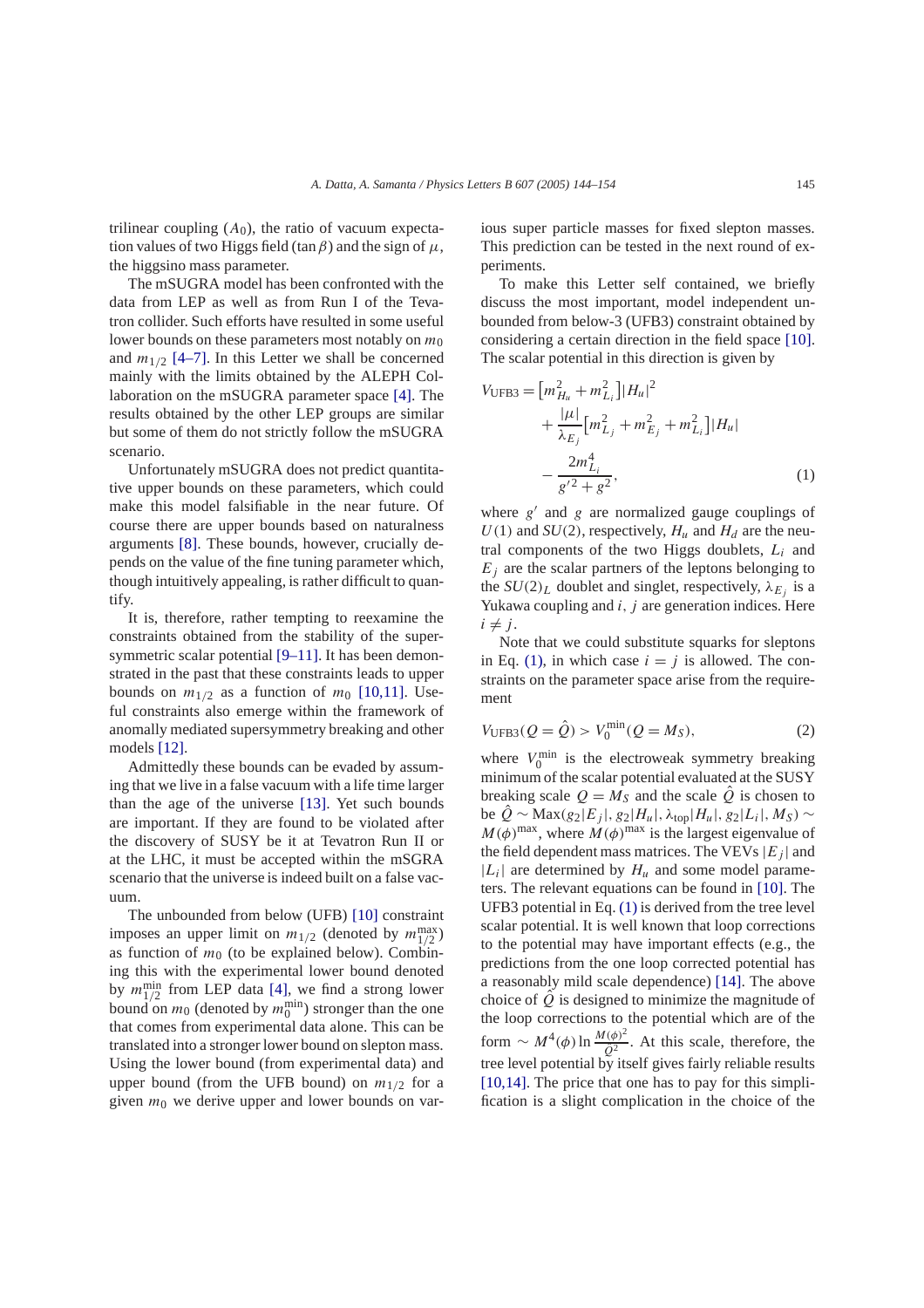scale. While studying  $V_{\text{UFB3}}$  as a function of  $H_u$ , one must select the scale at each step since it is correlated with  $H_u$ .

It should be emphasized that the above prescription only gives an order of magnitude estimate of the scale  $\hat{Q}$  for a given  $H_u$ . In order to carry out practical computations leading to constraints on the parameter space,  $\ddot{\theta}$  is set exactly equal to the maximum of the quantities given in the parenthesis. In the rest of the paper this scale will be referred to as the approximate scale  $Q_A(H_u)$ . This approximation introduces an element of uncertainty in the derived constraints, which will be discussed in detail before the numerical results are presented.

As can be seen from Eq. [\(1\),](#page-1-0) the regions of the parameter space, where  $m_{H_u}^2$  becomes large negative at the required scale  $\hat{Q}_A(H_u)$ , tends to violate the UFB3 condition (inequality [\(2\)\)](#page-1-0). This is because the first term of Eq. [\(1\)](#page-1-0) which dominates for moderate and large values of  $|H_u|$ , could be negative in this case. However, the second term in [\(1\),](#page-1-0) which is positive definite, may become competitive in certain cases (e.g., for  $j = 1$ , when the Yukawa coupling in the denominator is small), and a dangerous minimum may be avoided.

The UFB3 potential with sleptons (Eq. [\(1\)\)](#page-1-0) was found to yield the strongest constraint among all the UFB and charge colour breaking (CCB) conditions in the low tan  $\beta$  case [\[10\].](#page-10-0) The results were generalized for large tan $\beta$  scenarios in [\[11\].](#page-10-0) In order to get the optimum result, one has to take the largest  $\lambda_{E_i}$  in the second term of Eq. [\(1\),](#page-1-0) which leads to the choice  $E_i = \tilde{\tau}_R$ . Now the restriction  $i \neq j$  requires  $L_i = \tilde{e}_L$ or  $\tilde{\mu}_L$  and excludes the choice  $\tilde{\tau}_L$ . In the low tan  $\beta$ case this restriction, however, is of little consequence since all the left sleptons are degenerate to a very good approximation.

To find the points in the mSUGRA parameter space which violate the UFB3 constraint (inequality [\(2\)\)](#page-1-0), we vary  $H_u$  from the grand unification scale  $(M_G)$  to  $M_Z$ . For each  $H_u$  and a chosen set of the five input parameters the approximate scale  $Q_A(H_u)$ , described after inequality [\(2\),](#page-1-0) is found by an iterative method (see [\[11\]](#page-10-0) for the details of the procedure). Next we evaluate the function in Eq.  $(1)$ . At large  $H_u$  (i.e., also at large  $\hat{Q}_A(H_u)$ , the change of  $m_{H_u}^2$  from its boundary value  $m_0^2$  at  $M_G$  is negligible. Consequently the first term

of Eq. [\(1\),](#page-1-0) which dominates, is positive and the inequality is satisfied. As  $H_u$  is decreased  $m_{H_u}^2$  becomes negative. Further lowering of  $H_u$  may eventually make the first term sufficiently negative, leading to the violation of inequality [\(2\)](#page-1-0) for the chosen set of parameters. This set is then excluded. For some sets of parameters *V*UFB3 is found to be violated for a very narrow range of  $\ddot{Q}_A(H_u)$  values. Since  $\ddot{Q}_A(H_u)$  is chosen on the basis of an order of magnitude estimate one may wonder whether this choice is the true value of the scale at which conclusions based on the tree level potential are reliable. For some other sets of parameters, however, *V*UFB3 remains approximately flat for a range of values of  $H_u$  (or  $Q_A(H_u)$ ) and inequality [\(2\)](#page-1-0) is violated for the entire range. The corresponding parameter set can be ruled out with more confidence. For *Hu* beyond this range  $V_{\text{UFB3}}$  rises above  $V_0^{\text{min}}$ . It may be inferred that for this range of  $\hat{Q}_A(H_u)$  values higher order effects are indeed small, the tree level UFB3 potential by itself is fairly scale independent and conclusions based on it are reliable.

The variation of  $V_{\text{UFB3}}$  with  $\log_{10}(\hat{Q}_A(H_u)/\text{GeV})$ is illustrated in [Fig. 1,](#page-3-0) for  $m_0 = 140$  GeV,  $m_{1/2} =$ 220 GeV,  $A_0 = 0$ ,  $\tan \beta = 15$  and  $\mu > 0$  by the solid curve. The points denoted by the solid triangle and the open circle represent  $V_0^{\text{min}}$  in Eq. [\(2\)](#page-1-0) for  $m_{1/2} = 220$ and 250 GeV, respectively. For numerical convenience we have plotted the logarithms of the potential (see the caption of [Fig. 1\)](#page-3-0). The behaviour discussed in the last paragraph is clearly demonstrated. It is to be noted that for this set of parameters the UFB3 condition is violated for a very specific value of  $\hat{Q}_A(H_u)$ , which may not be identical to the true scale where the UFB3 condition should be tested. The set of parameters under consideration, therefore, cannot be excluded with certainty.

Now we are in a position to illustrate the sensitivity of the excluded the parameter space to the choice of the scale. The dashed curve in [Fig. 1](#page-3-0) is obtained for  $m_{1/2} = 250$  GeV, the other parameters being the same as those for the dotted curve. Now the UFB3 condition is violated for a fairly large range of  $\hat{Q}_A(H_u)$ . The corresponding parameter space can be eliminated with a higher level of confidence.

In view of the above discussions, we have introduced the following prescription to estimate the uncertainties in the limits derived in this Letter due to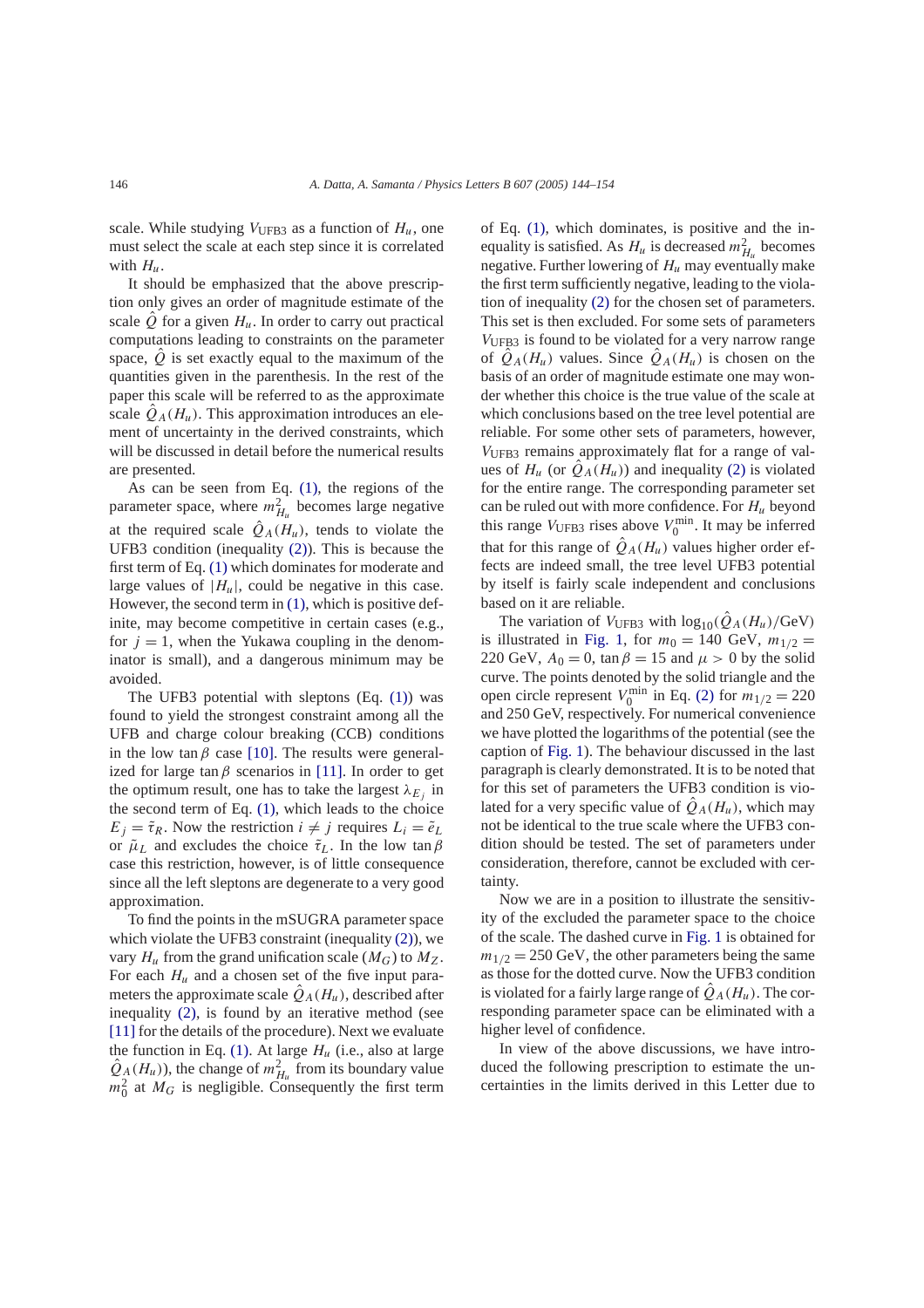<span id="page-3-0"></span>

Fig. 1. The variation of  $\text{Log}_{10}(|V_{\text{UFB3}}|) \times \text{sign}(V_{\text{UFB3}})$  with the logarithm of the scale  $\hat{Q}_A(H_u)$  for  $m_{1/2} = 220 \text{ GeV}$  (solid line) and 250 GeV (dotted line). The points denoted by the solid triangle and the open circle indicate the value of  $\text{Log}_{10}(|V_0^{\text{min}}|) \times \text{sign}(V_0^{\text{min}})$  for  $m_{1/2} = 220$ and 250 GeV, respectively. We set  $m_0 = 140$  GeV,  $A_0 = 0$ ,  $\tan \beta = 15$  and  $\mu > 0$ .

the choice of  $\hat{Q}_A(H_u)$ . In the process of obtaining the upper bound on  $m_{1/2}$  for a given  $m_0$ ,  $m_{1/2}$  is increased starting from the LEP lower limit [\[4\].](#page-9-0) At a certain  $m_{1/2}$  (=  $m_{1/2}^{\text{max}}$ ) the UFB3 condition is violated for the first time at a scale  $\hat{Q}_A(H_u)$ . Usually this first violation occurs for a very narrow range of  $\hat{Q}_A(H_u)$  values. We shall refer to this limit as the optimistic limit (OL). Any  $m_{1/2}$  above this value violates the UFB3 condition for a larger range of  $Q_A(H_u)$  values. This is so because for a given set of  $m_0$ ,  $A_0$ ,  $\tan \beta$  and sign of  $\mu$ , a larger  $m_{1/2}$  drives  $m_{H_u}^2$  in Eq. [\(1\)](#page-1-0) to larger negative values [\[11\].](#page-10-0) Thus, e.g., the UFB3 constraint for a larger  $m_{1/2}$  will also be violated at a relatively higher  $\ddot{Q}_A(H_u)$ . The conservative limit (CL) refers to that  $m_{1/2}$  for which the UFB3 condition is violated for a range of  $\hat{Q}_A(H_u)$ values,  $\hat{Q}_A(H_u)^{\text{min}} (= \hat{Q}_A(H_u)^{\text{max}}/10) < \hat{Q}_A(H_u)$  $\hat{Q}_A(H_u)$ <sup>max</sup>. This choice of the range is guided by the conventional understanding of the order of magnitude.

In [Fig. 2](#page-4-0) we present the allowed region of the  $m_0$ – *m*<sub>1/2</sub> plane for tan  $\beta = 15$ ,  $A_0 = 0$  and  $\mu > 0$ . In this figure as well as in the following ones, we have chosen the mSUGRA parameters as in Ref. [\[4\],](#page-9-0) so that we can combine our theoretical constraints with the experimental limits without any ambiguity. Region I is excluded by the LEP lower limit on the light Higgs mass  $(m_h)$ , which leads to the strongest experimental constraint in the  $m_0$ – $m_{1/2}$  plane in the mSUGRA model. We have used the model independent limits on  $m_h$  as a function of the mixing parameters obtained by the ALEPH Collaboration (see Fig. 4 of Ref. [\[15\]\)](#page-10-0) to reconstruct the upper edge of region I, which represents the lower limits on  $m_{1/2}$  for different  $m_0$  values. Region IV is excluded by the requirement that the lightest neutralino be the LSP which leads to an upper bound on  $m_{1/2}$  for a given  $m_0$ . Thus region II and III represent the allowed parameter space (APS) after imposing the experimental and the neutralino LSP constraints.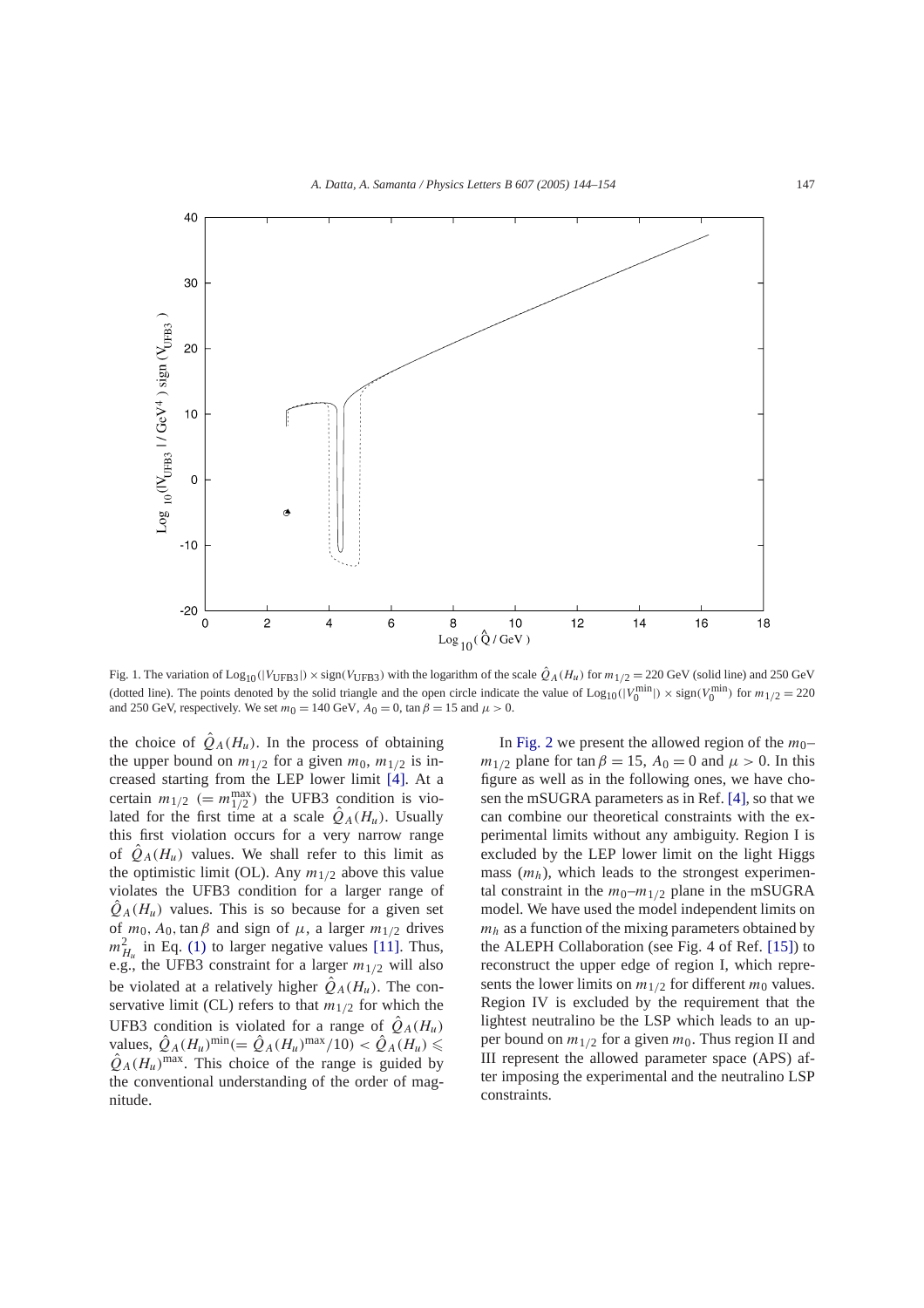<span id="page-4-0"></span>

Fig. 2. The allowed parameter space for  $A_0 = 0$ ,  $\tan \beta = 15$  and  $\mu > 0$ . The region II is allowed. The region III is ruled out from UFB3 constraint. The region I and IV are ruled out from experiment and neutralino LSP condition.

The APS in Fig. 2 is in good agreement with the results of ALEPH Collaboration [\[4\],](#page-9-0) as can be seen by comparing region I of Fig. 2 with the corresponding region of [\[4\]](#page-9-0) obtained for the same set of mSUGRA parameters. We have used ISAJET version 7.64 [\[16\]](#page-10-0) for computing the renormalization group evolution of the mSUGRA parameters and the resulting sparticle spectrum. Since  $m_h$  is the most important parameter in constraining the  $m_0$ – $m_{1/2}$  parameter space, we have also used the FeynHiggs program [\[17\]](#page-10-0) to compute the Higgs masses. In the following we shall show that the resulting discrepancy is not very serious by comparing the computed  $m_h$  values from the two programs.

We now impose the UFB3 constraint (inequality [\(2\)\)](#page-1-0) and obtain the optimistic upper limit (OL, defined above) on  $m_{1/2}$  (denoted by  $m_{1/2}^{\text{max}}$ ) for each  $m_0$ . This defines the lower boundary of region III, leaving region II as the only APS. It should be emphasized that the combination of the UFB3 and LEP constraints strengthens the lower bound on  $m_0$  ( $m_0^{\text{min}}$ ) as well.

In the absence of the former constraint this bound is  $m_0 \gtrsim 50$  GeV (the point of intersection of the upper edge of region I and the lower edge of region IV), which is strengthened to  $m_0 \gtrsim 140$  GeV (the point of intersection of the upper edges of region I and II) when the constraints are combined. The two sets of constraints, therefore complement each other very well. As the future experimental lower bound on  $m_{1/2}$  get stronger either from an improved bound on *mh* or from the direct searches for gluinos, charginos and neutralinos,  $m_0^{\text{min}}$  will also become stronger. As we shall see below this corresponds to indirect lower limits on the masses of the scalar superpartners belonging to the first two generations along with some useful information about the other superparticle masses.

The APS for other choices of tan*β* and sign of *µ* are presented in [Figs. 3 and 4.](#page-5-0) In each case we see that the effectiveness of the theoretical and experimental constraints acting in tandem is much better than any one of them operating singly. The lower limit on  $m_0$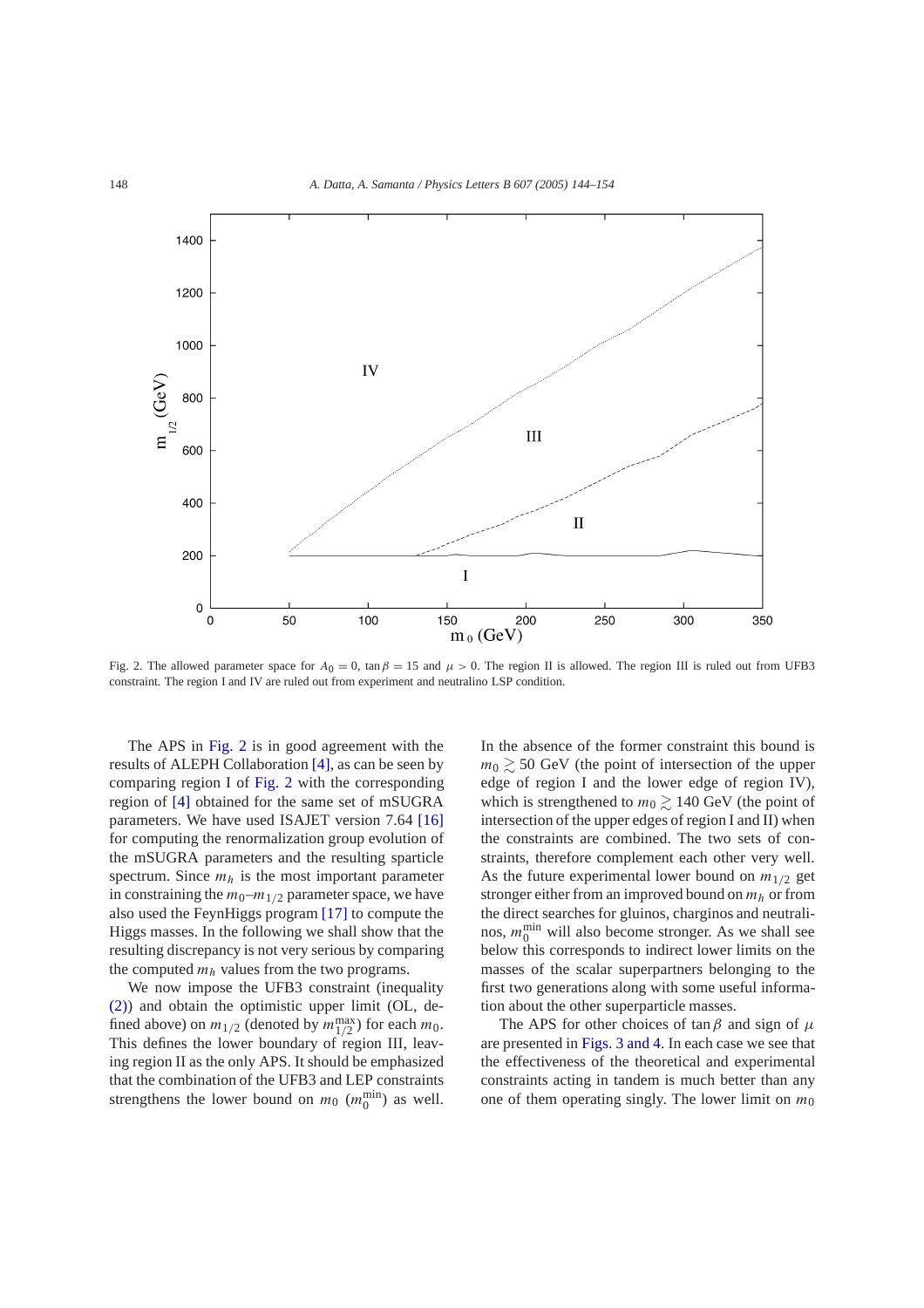<span id="page-5-0"></span>

Fig. 3. The same as [Fig. 2](#page-4-0) with  $A_0 = 0$ , tan  $\beta = 30$  and  $\mu < 0$ .

 $(m_0^{\text{min}})$  in each case is significantly stronger than that obtained from the data alone.

We present in [Fig. 5,](#page-7-0) which is a blown up version of the APS in Fig. 2, the uncertainty in  $m_{1/2}^{\text{max}}$  due to the choice of scale for tan  $\beta = 15$ ,  $A_0 = 0$ ,  $\mu > 0$ . The thick lines represent information already present in [Fig. 2.](#page-4-0) The optimistic limits (OLs) as defined above are represented by the thick dash-dotted line. The conservative limits (CLs) are given by the line 'a'. Due to the upward shift of the limits  $m_0^{\text{min}}$ s also get relaxed. It is to be noted that the differences between the OLs and the CLs become more prominent at larger value of  $m_0$ .

In [Table 1](#page-6-0)  $m_0^{\text{min}}$  and the corresponding  $m_{1/2}$  (i.e., the coordinates of the point of intersection of the upper edges of region I and II which usually determines the lower bound on the slepton mass due to the UFB3 condition in the mSUGRA scenario) are presented for  $A_0 = 0$  and several choices of  $\mu$  and tan  $\beta$ . The  $m_0^{\text{min}}$ and  $m_{1/2}$  presented in the first two columns are obtained from the light Higgs mass (*mh*) bound and the neutralino LSP condition. The values in the next two columns represent the optimistic constraints when the UFB3 condition is added. The last two columns show the conservative limits.

[Table 2](#page-6-0) reflects the uncertainty in the constraints due to different methods of computing *mh*. Here *mh* is computed using the two loop corrected formulae in the FeynHiggs program [\[17\],](#page-10-0) which are presumably more realistic. The new calculation of the Higgs mass shifts the upper edge of region I modestly upwards. As a result the relaxation in  $m_0^{\text{min}}$  due to the scale uncertainty is compensated to some extent. The resulting changes in  $m_0^{\text{min}}$  and  $m_{1/2}$  can be seen by comparing with the corresponding columns in [Table 1.](#page-6-0) We see that the changes are  $\leq 10\%$  in all cases.

Using the numbers in [Table 2,](#page-6-0) we predict in [Ta](#page-7-0)[ble 3](#page-7-0) the lower limits on the slepton masses belonging to the first two generations. For low values of tan*β*, even the weaker conservative bounds derived using the UFB3 condition are significantly larger the corresponding results derived from *mh* and neutralino LSP constraints only. Detection of sleptons with masses below the above ranges in future experiments would directly signal the existence of minima deeper than the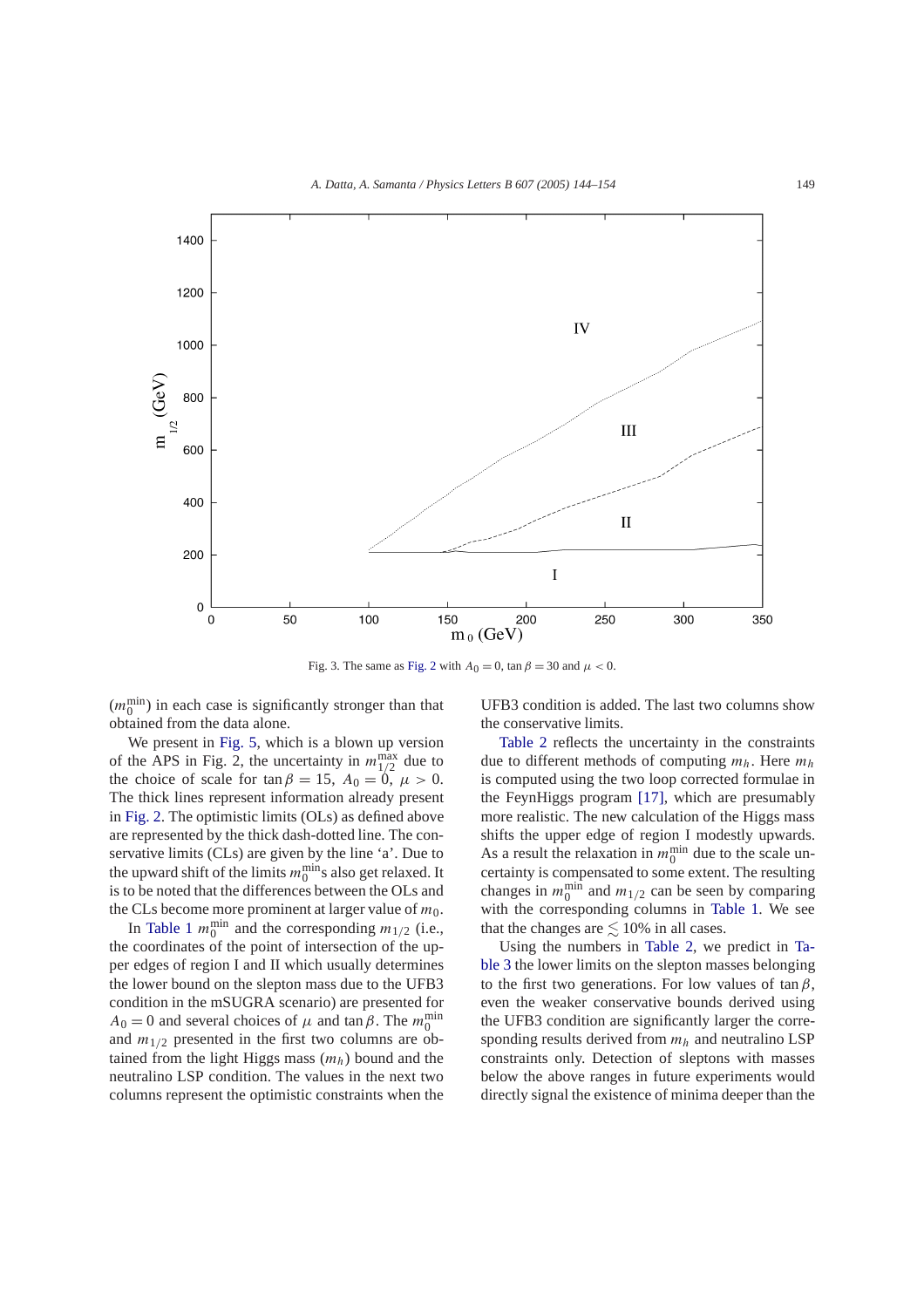<span id="page-6-0"></span>

Fig. 4. The same as [Fig. 2](#page-4-0) with  $A_0 = 0$ , tan  $\beta = 44$  and  $\mu < 0$ .

| Table 1                                                                                                                             |  |
|-------------------------------------------------------------------------------------------------------------------------------------|--|
| The lowest $m_0$ and the corresponding $m_{1/2}$ using the spectrum generated by the ISASUSY program (see text for further details) |  |

| Choice of parameters                | $m_0$ <sub>min</sub> (GeV) | $m_{1/2}$ (GeV) | $m_{0\,\text{min}}^{\text{UFB}}$ (GeV) | $m_{1/2}$ (GeV) | $m_{0 \text{ min}}^{\text{UFB}}$ (GeV) | $m_{1/2}$ (GeV) |
|-------------------------------------|----------------------------|-----------------|----------------------------------------|-----------------|----------------------------------------|-----------------|
| $\tan \beta = 15$ , $sign(\mu) > 0$ |                            | 200             | 130                                    | 198             |                                        | 198             |
| $\tan \beta = 30$ , $sign(\mu) < 0$ | 98                         | 208             | 148                                    | 208             | 132                                    | 208             |
| $\tan \beta = 44$ , $sign(\mu) < 0$ | 142                        | 223             | 166                                    | 218             | 150                                    | 224             |

Table 2 The lowest  $m_0$  and corresponding  $m_{1/2}$ , when  $m_h$  is computed by the FeynHiggs program

| Choice of parameters                | $m_0$ <sub>min</sub> (GeV) | $m_{1/2}$ (GeV) | $m_{0 \text{ min}}^{\text{UFB}}$ (GeV) | $m_{1/2}$ (GeV) | $m_{0 \text{ min}}^{\text{UFB}}$ (GeV) | $m_{1/2}$ (GeV) |
|-------------------------------------|----------------------------|-----------------|----------------------------------------|-----------------|----------------------------------------|-----------------|
| $\tan \beta = 15$ , $sign(\mu) > 0$ |                            | 218             | 140                                    | 218             | 24،                                    | 218             |
| $\tan \beta = 30$ , $sign(\mu) < 0$ | 102                        | 228             | 159                                    | 227             | 140                                    | 227             |
| $\tan \beta = 44$ , $sign(\mu) < 0$ | 142                        | 223             | 170                                    | 218             | 148                                    | 222             |

EW symmetry breaking vacuum. The chargino masses corresponding the conservative estimate of the lowest slepton mass are also presented in [Table 3.](#page-7-0) Thus even if sleptons with masses in the ranges shown in [Ta](#page-7-0)[ble 3](#page-7-0) are found in future experiments, but the lighter chargino mass turns out to be appreciably larger, it would also indicate a violation of the UFB3 bound.

Similar lower limits can also be obtained for the squarks belonging to the first two generations. In mSUGRA the squark mass squared is given by (apart from the relatively unimportant D-term contributions)  $m_0^2 + cm_{1/2}^2$ , where the dimensionless coefficient *c* lies between 6.0 and 6.5 [\[18\]](#page-10-0) for different types of squarks. It is clear that the main contributions to such limits for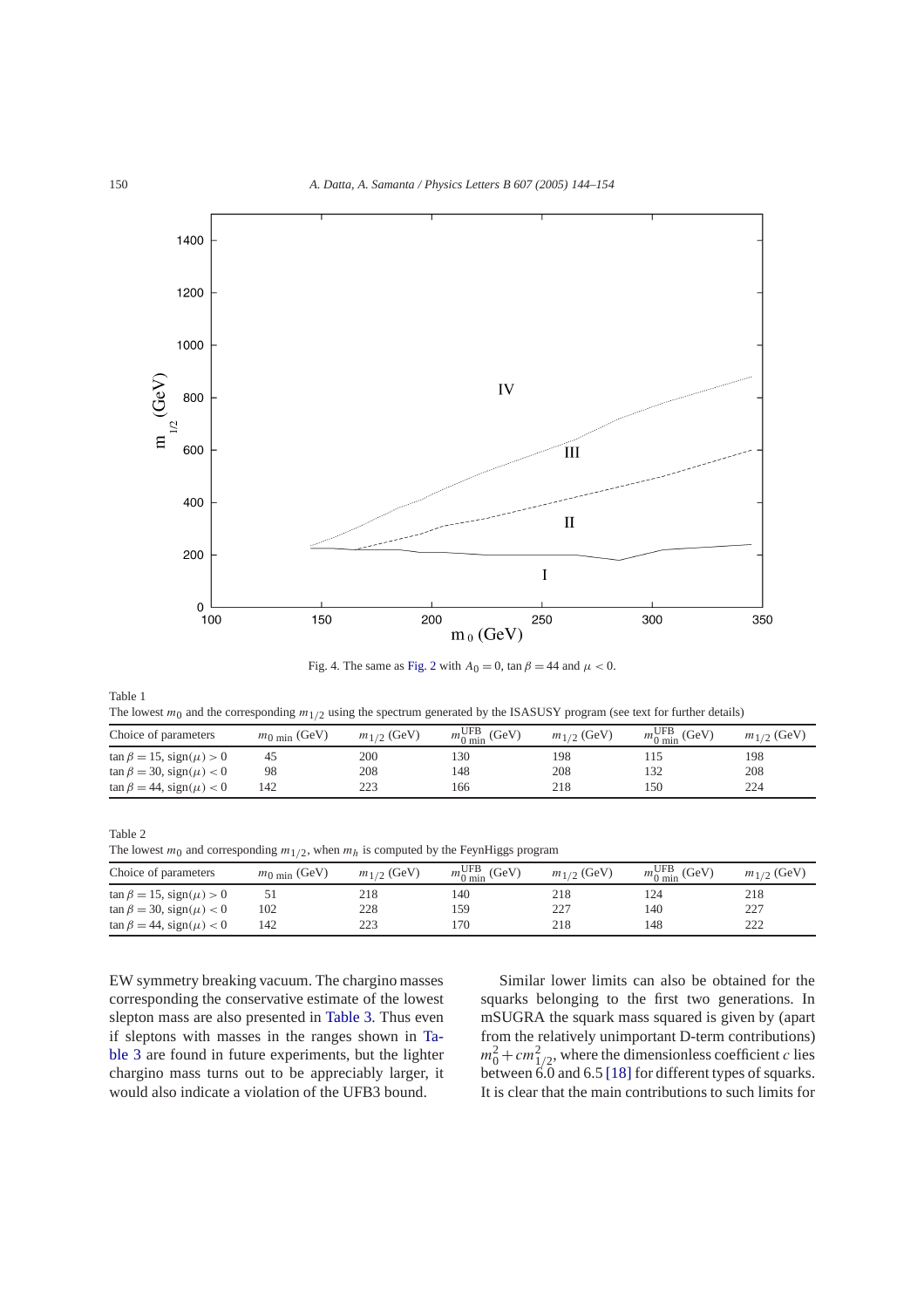<span id="page-7-0"></span>

Fig. 5. The blown up version of the allowed parameter space in [Fig. 2.](#page-4-0) The curve labelled by 'a' represents the UFB3 bound after including the scale uncertainty, in the region under the curve 'b' the lighter chargino is the NLSP. The curves 'c' and 'd' are the contours for  $m_{\tilde{g}} = 700 \text{ GeV}$ and  $m_{\tilde{y}\pm} = 160$  GeV; the curves 'e' and 'f' are fixed slepton mass contours for 300 and 400 GeV, respectively.

Table 3

The lower limits on slepton masses belonging to the first two families and the corresponding chargino masses computed using [Table 2.](#page-6-0) The ranges in the mass limits arise due to the scale uncertainty

| Combination of parameters           | $m_{\tilde{i}I}^{\text{min}}$ (GeV) |             | $m_{\tilde{I}R}^{\text{min}}$ (GeV) |            | $m_{\tilde{y}} \pm$ (GeV) |
|-------------------------------------|-------------------------------------|-------------|-------------------------------------|------------|---------------------------|
|                                     | Experiment                          | <b>UFB</b>  | Experiment                          | <b>UFB</b> |                           |
| $\tan \beta = 15$ , $sign(\mu) > 0$ | 163                                 | 198-208     | 105                                 | 154–167    | 156                       |
| $\tan \beta = 30$ , $sign(\mu) < 0$ | 190                                 | $212 - 225$ | 139                                 | 168-184    | 161                       |
| $\tan \beta = 44$ , $sign(\mu) < 0$ | 212                                 | $216 - 229$ | 169                                 | 174-192    | 157                       |

relatively low  $m_0$  values come from the experimental lower limits on  $m_{1/2}$ . The stronger  $m_0^{\text{min}}$  as determined from the UFB3 condition, will in principle predict a lower bound stronger than the experimental bound. But it may be difficult to distinguish between the two. The shift in mass limits due to the UFB condition, however, may play an important role once precision measurements of these masses are available.

We next discuss the predictions of the UFB3 constraint for slepton masses higher than the lowest allowed values presented in Table 3. For a fixed slepton mass both upper and lower bounds on several sparticle masses can be computed from the allowed ranges of  $m_{1/2}$  presented in [Figs. 2–4.](#page-4-0) As an illustration we present in Fig. 5 the contour of left slepton mass of 300 and 400 GeV. From the points of intersection of contours 'e' and 'f' with the lines representing the UFB3 bound and the experimental bound on  $m_{1/2}$ , we predict in [Table 4](#page-8-0) the conservative and optimistic upper bounds and lower bounds on several sparticle masses. It is gratifying to note that the uncertainties in the upper limits due to the choice of scale is always  $\lesssim 10\%$ .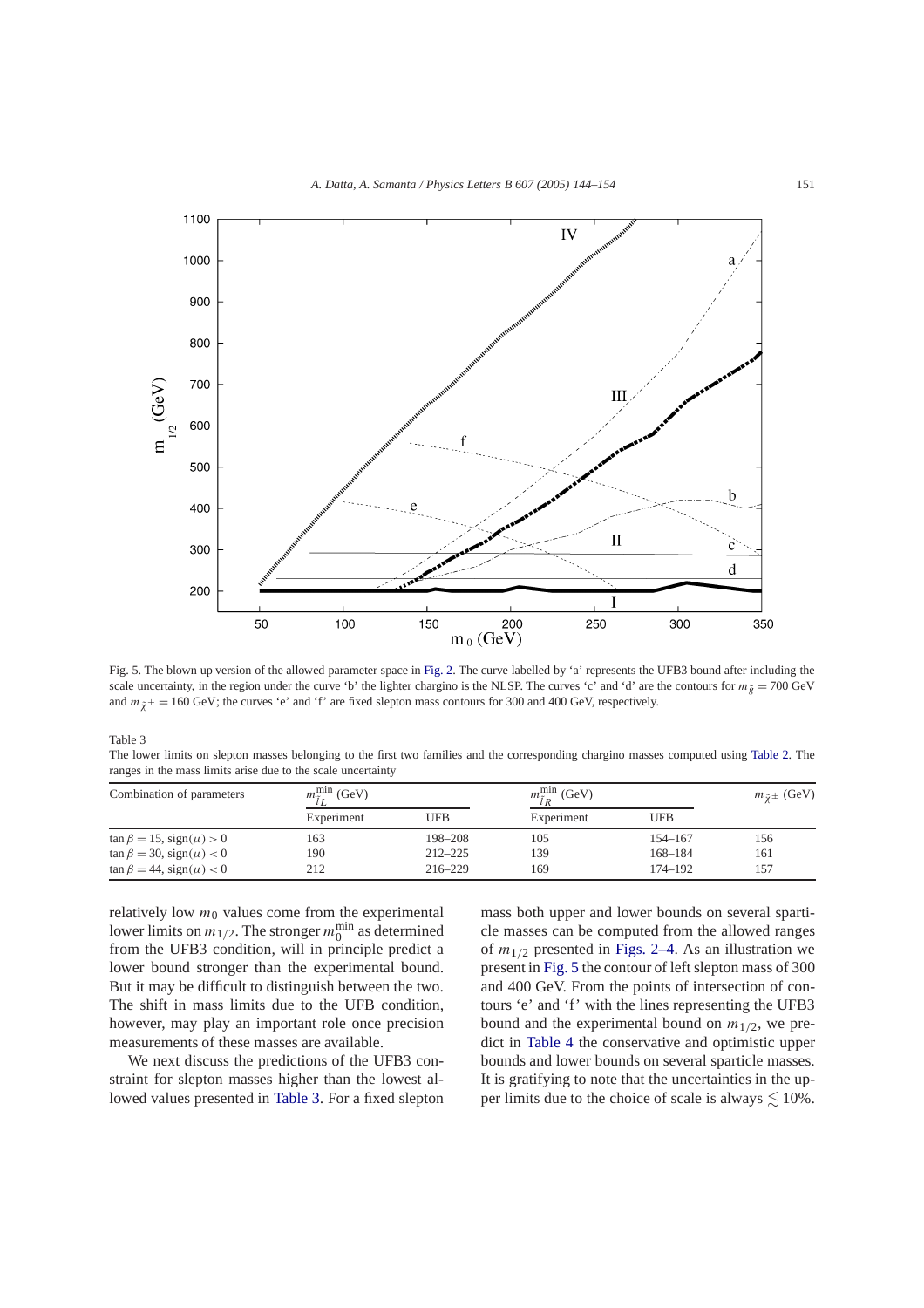The predicted upper and lower limits on sparticle masses corresponding to left slepton mass 300 (400) GeV from curve 'e' ('f') of [Fig. 5.](#page-7-0) The second and the third columns contain the input values of  $m_0$  and  $m_{1/2}$ 

| Limit    | $m0$ (GeV) | $m_{1/2}$ (GeV) | $m_{\tilde{\gamma}\pm}$ (GeV) | $m_{\tilde{o}}$ (GeV) | $m_{z0}$ (GeV) | $m_{\tilde{u}_I}$ (GeV) | $m_{\tilde{u}p}$ (GeV) |
|----------|------------|-----------------|-------------------------------|-----------------------|----------------|-------------------------|------------------------|
| Lower    | 265 (375)  | 200 (200)       | 135 (136)                     | 506 (514)             | 76 (76)        | 497 (557)               | 487 (549)              |
| Upper OL | 195 (250)  | 334 (465)       | 245 (351)                     | 793 (1074)            | 133 (189)      | 713 (963)               | 690 (931)              |
| Upper CL | 175 (224)  | 355 (494)       | 262 (374)                     | 838 (1135)            | 142 (201)      | 746 (1009)              | 723 (974)              |

If gluinos happen to be the first sparticles to be discovered with a mass 700 GeV, say, it would predict that the lower bound on the slepton mass to be 265 GeV, as can be seen from line 'c' of [Fig. 5.](#page-7-0)

The upper bounds in Table 4 indicate that the sparticle spectrum predicted by the mSUGRA model along with the requirement of the stability of the scalar potential can indeed be tested in future experiments. However, it is desirable that the theoretical predictions, the uncertainties due to the choice of renormalization scale in particular, be further sharpened. In this Letter we have followed Refs. [\[10,14\]](#page-10-0) and assumed that the approximate scale, at which correct conclusions can be drawn from the tree level scalar potential, is equal to  $M(\phi)$ <sup>max</sup> which is the dominant eigenvalue of the field dependent mass matrices. Our conservative limits on SUSY parameters are then obtained if these limits happen to be stable with respect to the variation of the scale within one order of magnitude of the above value.

In practice, however, the above eigenvalues may have a hierarchy. A more rigorous method [\[19\]](#page-10-0) which takes into account this hierarchy and chooses the scale in a step by step fashion using the decoupling theorem [\[20\]](#page-10-0) is called for. A refined estimation of the scale will be particularly important if the measured masses are found to be in conflict with the theoretical upper bounds after the discovery of SUSY.

Interesting predictions about some decay properties of sparticles also follow from [Fig. 5.](#page-7-0) For example, below the curve marked 'b' the lighter chargino is the next lightest superparticle (NLSP). Thus a chargino of  $mass \lesssim 160 \text{ GeV}$  is predicted to be the NLSP, since its contour marked 'd' in [Fig. 5](#page-7-0) lies below 'b' in the entire UFB3 allowed region. Consequently charginos with mass in this range can decay only via modes consisting of the LSP and SM particles. All decay channels involving on shell superparticles (e.g.,  $\tilde{\chi}^{\pm} \rightarrow e\tilde{\nu}$  or  $\tilde{l}\nu$ ) are ruled out. In the mSUGRA scenario the mass of the

second lightest neutralino  $(\tilde{\chi}_2^0)$  closely follows that of the lighter chargino. Hence similar conclusion about the decay characteristic of  $\tilde{\chi}_2^0$  can also be drawn.

At low tan $\beta$ , constraints derived from the UFB3 condition are not very sensitive to the sign of  $\mu$ . In large tan  $\beta$  scenarios,  $m_{1/2}^{\text{max}}$  is more stringent for a given  $m_0$ . For  $\mu < 0$ , however, the constraint becomes moderately weaker compared to the  $\mu > 0$  case. In the former case the SUSY radiative corrections to the bottom quark Yukawa coupling makes it smaller compared to its magnitude in the latter case. The effect of this coupling in the renormalization group evolution, which is quite significant in the large tan *β* scenario, is relatively subdued for  $\mu < 0$ . Thus the results pre-sented in [Figs. 3, 4](#page-5-0) and in subsequent tables for  $\mu < 0$ are conservative. We have checked that  $m_{1/2}^{\text{max}}$  may differ at most by 20 GeV due to the sign of  $\mu$ .

In order to see whether the stability of the potential yields an improved absolute lower bound on the slepton masses compared to the experimental result, a more through scan of the parameter space is needed. This is beyond the scope of the present Letter. However, following comments can be made.

Since the main objective of this Letter is to combine the limits of [\[4\]](#page-9-0) with the theoretical bounds obtained from the UFB3 condition, we restricted ourselves, as in [\[4\]](#page-9-0) to  $A_0 = 0$ . For  $A_0 < 0$ , UFB3 bounds are more restrictive since  $m_{H_u}^2$  becomes more negative [\[11\].](#page-10-0) Thus stronger results for  $m_{1/2}^{\text{max}}$  and  $m_0^{\text{min}}$  are expected. For  $A_0 > 0$  results similar to the  $A_0 = 0$  case are expected, at least for small |*A*0|. Note that *A*<sup>0</sup> cannot have arbitrarily large positive values ( $|A_0| < 3m_0$  from the CCB condition inequality (5) of [\[10\]\)](#page-10-0). In any case, a correlation between the limits on  $m_0$ ,  $m_{1/2}$  and positive *A*<sup>0</sup> is expected, which may have important predictions for the third generation of scalar superpartners.

Indirect constraints on the  $m_0$ – $m_{1/2}$  parameter space have been obtained [\[21,22\]](#page-10-0) from the requirements that (i) the prediction of the mSUGRA model be

<span id="page-8-0"></span>Table 4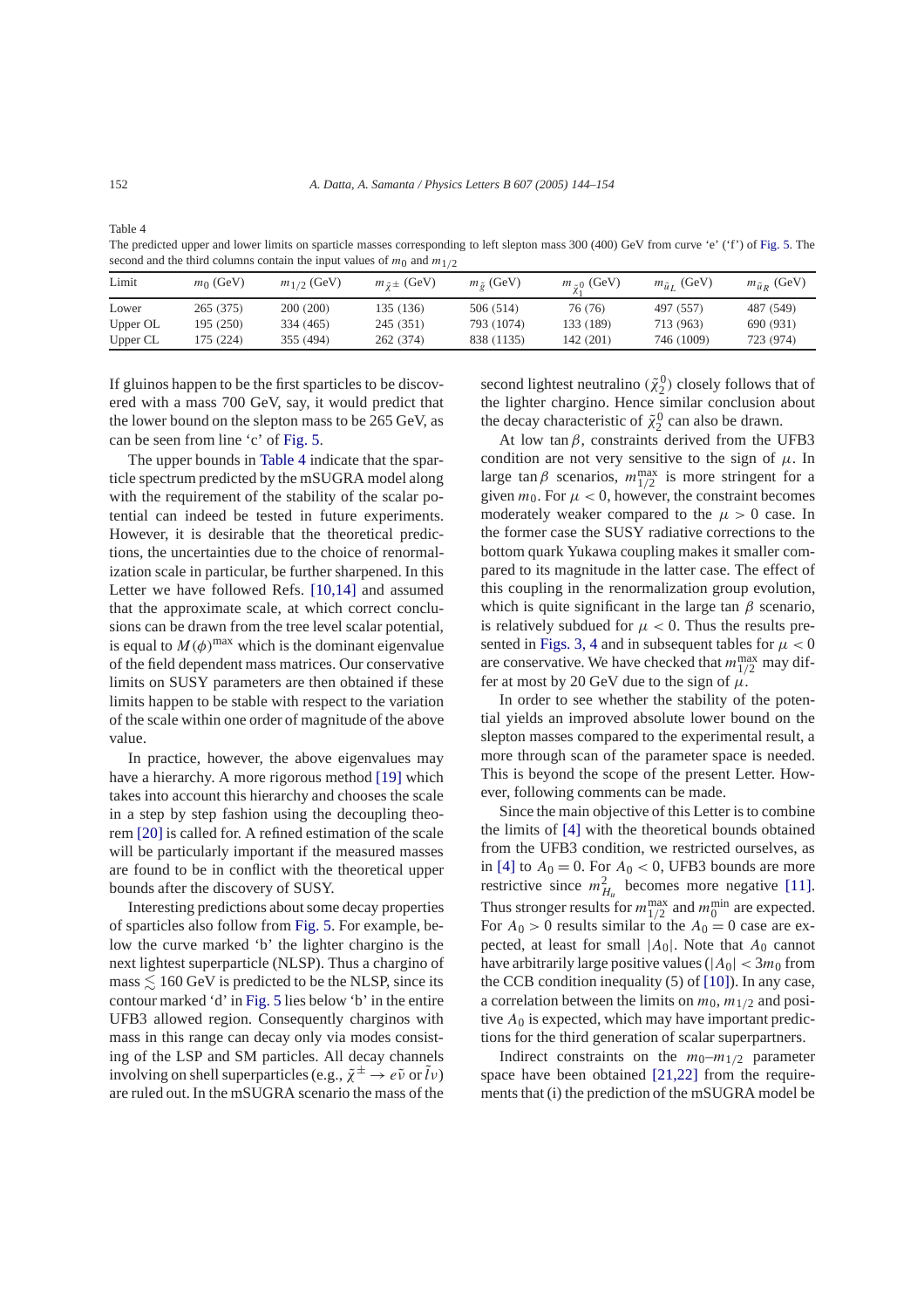<span id="page-9-0"></span>consistent with the dark matter density of the universe as given by the latest WMAP data [\[23\],](#page-10-0) (ii) it removes the alleged discrepancy between the measured value of the  $g - 2$  of the muon [\[24\]](#page-10-0) and the standard model prediction or (iii) the prediction for the branching ratio of the inclusive process  $b \rightarrow s\gamma$  be consistent with the measured value [\[25\].](#page-10-0) Cerdeno et al. [\[22\]](#page-10-0) have also considered the impact of the UFB3 constraint on the parameter space. Our conclusions qualitatively agree with theirs.

For definiteness we compare the constraints obtained by Ellis et al. [\[21\]](#page-10-0) based on the latest WMAP data [\[23\]](#page-10-0) with our constraints. A precise comparison is difficult since the constraints in [\[21\]](#page-10-0) are given for different sets of SUSY parameters. Yet the following qualitative remarks can be made.

From the relevant constrained parameter space for  $\tan \beta = 10$ ,  $A_0 = 0$  and both signs of  $\mu$  can be found in Fig. (1a) and (1b) of [\[21\].](#page-10-0) Since our constraints are practically insensitive to the sign of  $\mu$  for relatively small tan $\beta$ , the constrained parameter space of [Fig. 2](#page-4-0) of this Letter can be qualitatively compared with the results of [\[21\].](#page-10-0) It is interesting to note that for tan  $\beta = 10$  the dark matter and the  $m_h$  constraints allow only a very narrow region for low *m*<sup>0</sup> ( $\sim$  100 GeV) and relatively large  $m_{1/2}$  ( $\gtrsim$  300 GeV). This is very likely to be in conflict with the UFB3 constraint. Similarly for tan  $\beta = 35$ ,  $\mu < 0$  and  $A_0 = 0$ , there is a tiny region allowed by both dark matter and  $b \rightarrow s\gamma$  constraints corresponding to  $m_0$  between 250–350 GeV and  $m_{1/2} > 700$  GeV. For tan  $\beta = 35$ the UFB constraints are expected to be stronger than those presented in [Fig. 3.](#page-5-0) Qualitatively one can estimate that the above regions will be disfavoured by the UFB3 constraints. We cannot comment on the compatibility of the large  $m_0$  regions allowed by indirect constraints with the UFB3 condition without a fresh computation. The incompatibility between the post WMAP dark matter constraints and the UFB3 bound for relatively low tan *β* was also noted in [\[22\]](#page-10-0) and we agree with them. On the basis of this observation tan  $\beta \leq 20$  was ruled out by the above authors. We note that such conclusions can be evaded by introducing a tiny R-parity violation which leaves the LSP essentially stable for collider experiments but unstable cosmologically. Such small effects can be naturally induced by higher dimension operators suppressed by a heavy mass scale. Thus values of tan*β* less than 20

are still very much relevant for the analysis of collider data.

Qualitatively one can also conclude that significant fractions of the UFB3 allowed parameter space, especially for relatively low  $m_0$ , will be disfavoured by the *b* → *sγ* constraint for all tan *β* and  $\mu$  < 0. For  $\mu$  > 0, on the other hand, the constraint from  $b \rightarrow s\gamma$  is rather weak. In this scenario the region favoured by the  $g - 2$ constraint has significant overlap with the UFB3 allowed parameter space for all tan*β*.

## **Acknowledgements**

A part of this work was done when A.D. was visiting the university of Dortmund under the followup visit programme of the Alexander von Humboldt Foundation. He thanks Professor E.A. Paschos for hospitality.

## **References**

- [1] For reviews see, e.g., H.P. Nilles, Phys. Rep. 110 (1984) 1; P. Nath, R. Arnowitt, A. Chamseddine, Applied *N* = 1 Supergravity, ICTP Series in Theoretical Physics, vol. I, World Scientific, Singapore, 1984; H. Haber, G.L. Kane, Phys. Rep. 117 (1985) 75.
- [2] A. Chamseddine, R. Arnowitt, P. Nath, Phys. Rev. Lett. 49 (1982) 970; R. Barbieri, S. Ferrara, C. Savoy, Phys. Lett. B 119 (1982) 343; L.J. Hall, J. Lykken, S. Wienberg, Phys. Rev. D 27 (1983) 2359; N. Ohta, Prog. Theor. Phys. 70 (1983) 542.

[3] L.E. Ibanez, G.G. Ross, Phys. Lett. B 110 (1982) 215; J. Ellis, D.V. Nanopoulos, K. Tamvaskis, Phys. Lett. B 121 (1983) 123; L. Alvarez-Gaumé, J. Polchinski, M. Wise, Nucl. Phys. B 221

(1983) 495.

- [4] ALEPH Collaboration, A. Heister, et al., Phys. Lett. B 544 (2002) 73.
- [5] See, e.g., OPAL Collaboration, G. Abbiendi, et al., Phys. Lett. B 545 (2002) 272; OPAL Collaboration, G. Abbiendi, et al., Phys. Lett. B 548 (2002) 258, Erratum; OPAL Collaboration, I. Trigger, Int. J. Mod. Phys. A 16 (S1B) (2001) 807; DELPHI Collaboration, T. Alderweireld, Int. J. Mod. Phys. A 16 (S1B) (2001) 775; L3 Collaboration, P. Achard, et al., Phys. Lett. B 580 (2004) 37.
- [6] CDF Collaboration, T. Affolder, et al., Phys. Rev. Lett. 88 (2002) 041801;